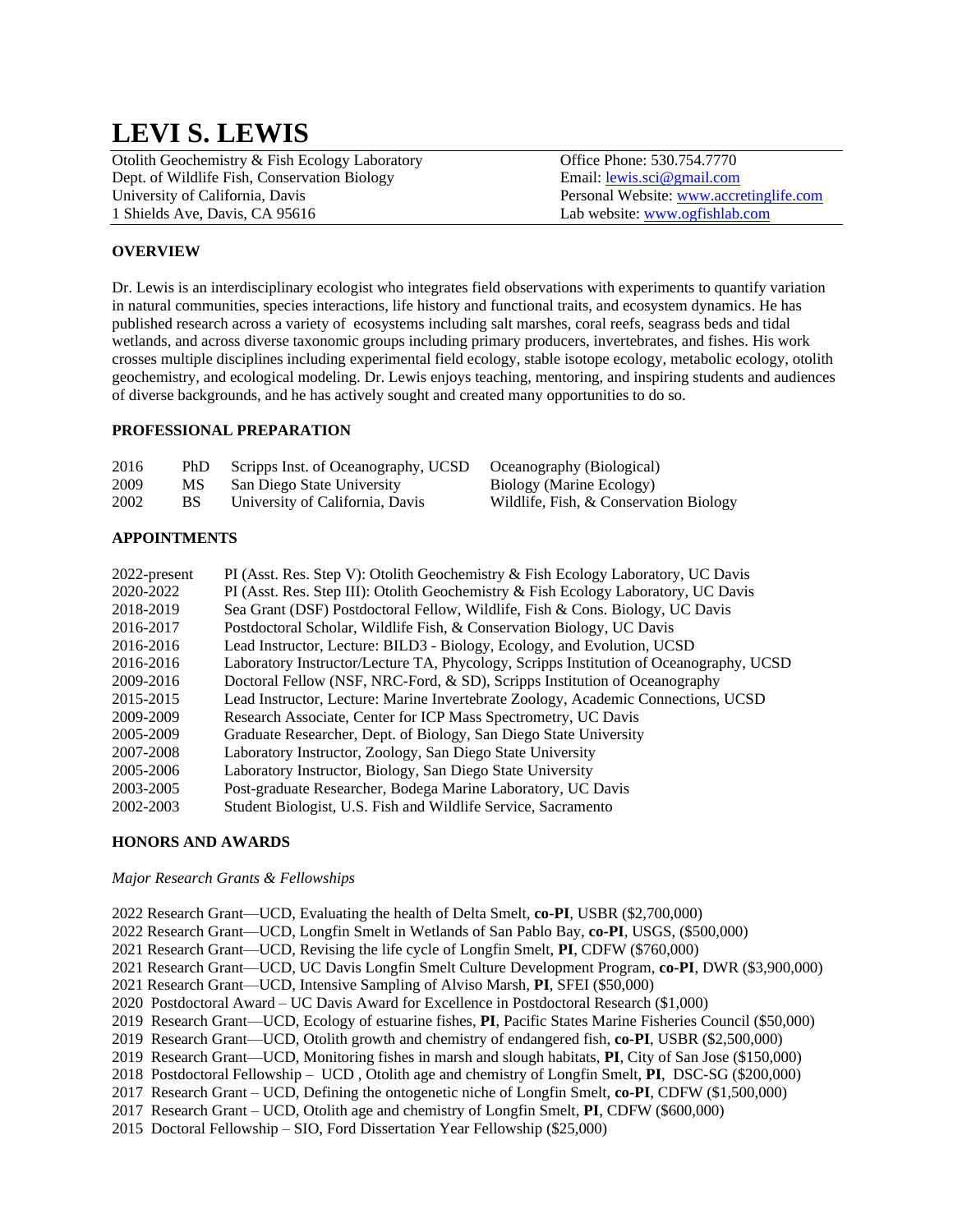- 2013 Research Grant SIO, NSF–IGERT, Ecology and Health of Maldivian Coral Reefs, co–author (\$11,800)
- 2012 Equipment Grant SIO, NSF–IGERT, CMBC Media Center Development, co–author (\$9,000)
- 2012 Doctoral Fellowship SIO, NSF–IGERT Fellowship (\$42,000)
- 2011 Doctoral Fellowship SIO, NRC Ford Foundation Fellowship (NRC) (\$63,000)
- 2011 Research Grant SIO, NSF–IGERT, Interdisciplinary Student Project, co–author, (\$15,000)
- 2009 Doctoral Scholarship UCSD Center for Marine Biodiversity & Conservation (\$17,000)
- 2009 Doctoral Fellowship SIO, San Diego Fellowship (\$50,000)
- 2009 Doctoral Fellowship SIO, AGEP (\$36,000, declined)
- 2009 Doctoral Fellowship Florida State University McKnight (\$32,000, declined)
- 2008 Research Grant San Diego State University, Port of San Diego, MS research, co-author (\$35,000)
- 2007 Research Grant San Diego State University, Port of San Diego, MS research (\$10,000)

#### *Minor Scholarships, Awards, Research Grants*

- 2022 Honor Society Induction into the Sigma Xi Science Honor Society
- 2022 Research Grant SFEI/WRMP, Database and draft SOP for Fish and Fish Habitat Work Team (\$18,000)
- 2020 Research Grant SFEI, modeling of fish abundance and environmental conditions in SFE wetlands (\$20,000)
- 2021 Research Grant Cramer Sci., modeling and analysis of white sturgeon growth and migration (\$25,000)
- 2020 Research Grant SFEI, modeling of fish abundance and environmental conditions in SFE wetlands (\$20,000)
- 2015 Honor Society Induction into Golden Key Honor Society
- 2014 Doctoral Scholarship UCSD, Brython P Davis Award, Academic Scholarship (\$4,200)
- 2012 Research Grant UCSD, Mia Tegner Award, Dissertation Research, Maui, HI (\$1,500)
- 2011 Doctoral Scholarship UCSD, Brython P Davis Award, Academic Scholarship (\$4,200)
- 2011 Research Grant UCSD, SciFund, crowd–sourced funding opportunity for science (\$1,815)
- 2011 Research Grant UCSD, Edna Bailey Sussman Foundation, HI DWR partnership & research (\$5,000)
- 2011 Research Grant UCSD, PADI Foundation, Dissertation Research, Maui, HI (\$3,000)
- 2008 Honor Society induction into Phi Kappa Phi HS
- 2008 Best Poster Western Society of Naturalists (\$100)
- 2008 Deans Award SDSU Research Symposium (\$250)
- 2006 Master's Scholarship SDSU, Mabel Myers Memorial (\$1,000)
- 2006 Research Grant SDSU, PADI Foundation, MS Research (\$5,000)
- 2006 Research Grant SDSU, Southern CA Academy of Sciences, MS Research (\$1,000)

## **PUBLICATIONS**

#### *Accepted or In Press*

- 31. Mulvaney, W, M Rahman, **LS Lewis**, J Cheng, T Hung\*. *2022*. Captive Rearing of Longfin Smelt Spirinchus Thaleichthys: First Attempt of Weaning Cultured Juveniles to Dry Feed. *Animals.*
- 30. Yanagisturu, Y., IY Daza, **LS Lewis**, JA Hobbs, T Hung, RE Connon, NA Fangue. 2022*.* Growth, osmoregulation, and ionoregulation of Longfin Smelt (*Spirinchus thaleichthys*) yolk-sac larvae at different salinities. *Conservation Physiology.*
- 29. Saygin, S, N Polat, M Willmes, **LS Lewis,** JA Hobbs, AA Atıcı, and M Elp. 2022. Strontium isotopes in otoliths reveal a diversity of natal origins for Tarek (*Alburnus tarichi*) in Lake Van, Turkey. *Fisheries Research.*
- 28. Campbell, MA, SEK Joslin, AM Goodbla, M Willmes, JA Hobbs, **LS Lewis**, and AJ Finger. 2022. Polygenic discrimination of migratory phenotypes in an estuarine forage fish. *G3: Genes, Genomes, Genetics.*
- 27. Davis, B. J., Adams, **LS Lewis**, J. Hobbs, N. Ikemiyagi, C. Johnston, L. Mitchell, A. Shakya, B. Schreier, B. Mahardja. 2022. Wakasagi in the San Francisco Bay Delta Watershed: Comparative trends in distribution and life-history traits with native Delta Smelt. *San Francisco Estuary & Watershed Science*.

#### *Published*

26. Selheim, K, M. Willmes, **LS Lewis**, J Sweeney, J. Merz, J. Hobbs. 2022. Diversity in habitat use by White Sturgeon revealed using fin ray geochemistry. Frontiers in Marine Science 9:859038. <https://doi.org/10.3389/fmars.2022.859038>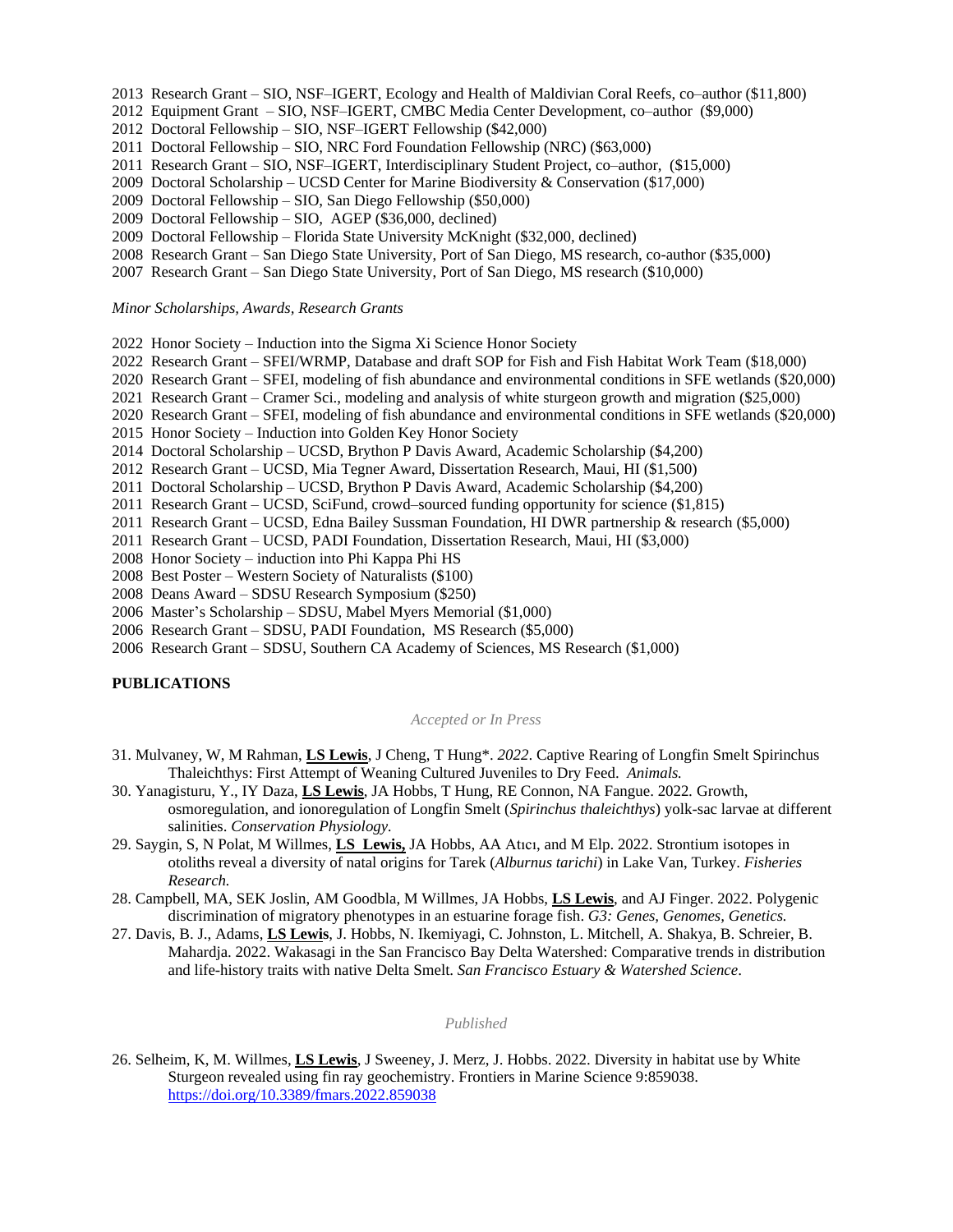- 25. Barros, A, J Hobbs, M Willmes, C Parker, M Bisson, N Fangue, A Rypel and **LS Lewis**. 2022. Spatial heterogeneity in prey availability, feeding success, and dietary selectivity for the Threatened Longfin Smelt. *Estuaries and Coasts*.<https://doi.org/10.1007/s12237-021-01024-y>
- 24. **Xieu, W\*, Lewis, LS\*,** F Zhao, RA Fichman, M Willmes, T Hung, L Ellison, T Stevenson, G Tigan, A Schultz, JA Hobbs. 2021. Experimental validation of otolith-based age and growth reconstructions across multiple life stages of a critically endangered estuarine fish. *PeerJ*. <https://doi.org/10.7717/peerj.12280> **\*equal first author**
- 23. Hammock, B, R Hartman, R Dahlgren, C Johnston, T Kurobe, P Lehman, **LS Lewis,** E Van Nieuwenhuyse, W Ramírez-Duarte, A Schultz, S Teh. 2021. Patterns and predictors of condition indices in a critically endangered fish. *Hydrobiologia*. <https://doi.org/10.1007/s10750-021-04738-z>
- 22. **Lewis, LS**, C Denney, M Willmes, W Xieu, R Fichman, F Zhao, B Hammock, A Schultz, NA Fangue, JA Hobbs. *2021*. Otolith-based approaches indicate strong effects of environmental variation on growth of a critically endangered estuarine fish. *Marine Ecology Progress Series* 676:37-56. <https://www.int-res.com/abstracts/meps/v676/p37-56/>
- 21. Kuntz, J Hobbs**, LS Lewis**. *2021*. The clever strategies fishes use to survive in San Francisco's dynamic estuary. *Frontiers for Young Minds*[. https://kids.frontiersin.org/articles/10.3389/frym.2021.608881](https://kids.frontiersin.org/articles/10.3389/frym.2021.608881)
- 20. Saglam, I, J Hobbs, R Baxter, **LS Lewis**, A Benjamin, A Finger. A. 2021. Genome-wide analysis reveals regional patterns of drift, structure, and gene flow in longfin smelt (*Spirinchus thaleichthys*) in the northeastern Pacific. *Canadian Journal of Fisheries and Aquatic Sciences*. <https://cdnsciencepub.com/doi/pdf/10.1139/cjfas-2021-0005>
- 19. Yanagitsuru, YR, MA Main, **LS Lewis**, JA Hobss, T Hung, RE Connon, NA Fangue. 2021. Effects of temperature on hatching and growth performance of embryos and yolk-sac larvae of a threatened estuarine fish: Longfin Smelt (*Spirinchus thaleichthys*). *Aquaculture*. <https://doi.org/10.1016/j.aquaculture.2021.736502>
- 18. Sweeny, J, M Willmes, K Sellheim, **LS Lewis,** JA Hobbs, NA Fangue, JE Merz. *2020.* Ontogenetic patterns in the calcification and element incorporation in fin rays of age-0 White Sturgeon. *Environmental Biology of Fishes*. <https://doi.org/10.1007/s10641-020-01031-1>
- 17. Willmes, M, E Jacinto, **LS Lewis**, R Fichman, Z Bess , G Singer, A Steel, P Moyle, A Rypel, N Fangue, J Glessner, J Hobbs, E Chapman. 2020*.* Geochemical tools identify the origins of Chinook salmon returning to a restored creek. *Fisheries* 46(1):22-32. <https://doi.org/10.1002/fsh.10516>
- 16. **Lewis, LS**, M Willmes, A Barros, P Crain, J Hobbs. 2020. Newly discovered spawning and recruitment of threatened Longfin Smelt in restored and under-explored tidal wetlands. *Ecology* 101(1):e02868*.*  <https://doi.org/10.1002/ecy.2868>
- 15. **Lewis, LS**, M Willmes, A Barros, P Crain, J Hobbs. 2020. Silicon Valley's Threatened Longfin Smelt: evidence of spawning and recruitment in a restored tidal wetland. *Bulletin of the Ecological Society of America*. 101(1):e01628.<https://doi.org/10.1002/bes2.1628>
- 14. Hobbs JA, **LS Lewis**, M Willmes, C Denney, and E Bush. 2019. Complex life histories discovered in a critically endangered fish. Sci Rep 9, 16772.<https://doi.org/10.1038/s41598-019-52273-8>
- 13. **Lewis, LS** and JE Smith. 2019*.* Functional diversity among herbivorous sea urchins on a coral reef: grazing rate, dietary preference, and metabolism. *Marine Ecology Progress Series* 625:71-87. <https://doi.org/10.3354/meps13038>
- 12. Carter, AL, CB Edwards, Y Eynaud, MD Fox, MD Johnson, **LS Lewis,** CG Amir, SA Sandin, and JE Smith. 2019. Variability in the spatial and temporal dynamics of an invasive corallimorph, *Rhodactis howesii,* at Palmyra Atoll. *Coral Reefs.* <https://doi.org/10.1007/s00338-019-01841-5>
- 11. Willmes, M, **LS Lewis**, BE Davis, LL Hannah, F James, C Denny, R Baxter J., L Conrad, NA Fangue, T Hung, RA Armstrong, IS Williams, P Holden, JA Hobbs. 2019. Calibrating temperature reconstructions from fish otolith oxygen isotope analysis for California's critically endangered Delta Smelt. *Rapid Commun Mass Spectrom*. 2019; 33: 1207– 1220.<https://doi.org/10.1002/rcm.8464>
- 10. Willmes M, Ransom KM, **Lewis LS**, Denney CT, Glessner JJG, Hobbs JA. 2018. IsoFishR: An application for reproducible data reduction and analysis of strontium isotope ratios (87Sr/86Sr) obtained via laser-ablation MC-ICP-MS. *PLoS ONE* 13(9): e0204519.<https://doi.org/10.1371/journal.pone.0204519>
- 9. **Lewis LS**, Smith JE, Eynaud Y. 2018. Comparative metabolic ecology of tropical herbivorous echinoids on a coral reef. *PLoS ONE* 13(1): e0190470.<https://doi.org/10.1371/journal.pone.0190470>
- 8. Willmes, M., J. A. Hobbs, A. M. Sturrock, Z. Bess, **LS Lewis**, J. J. G. Glessner, R. C. Johnson, R. Kurth, and J. Kindopp. 2018. Fishery collapse, recovery, and the cryptic decline of wild salmon on a major California river. Canadian Journal of Fisheries and Aquatic Sciences. <https://doi.org/10.1139/cjfas-2017-0273>
- 7. Nakajima R., H Yamazaki, **LS Lewis**, A Khen, JE Smith, N Nakatomi, H Kurihara. 2017. Planktonic trophic structure in a coral reef ecosystem – Grazing versus microbial food webs and the production of mesozooplankton. *Progress in Oceanography*156:104–120. <https://doi.org/10.1016/j.pocean.2017.06.007>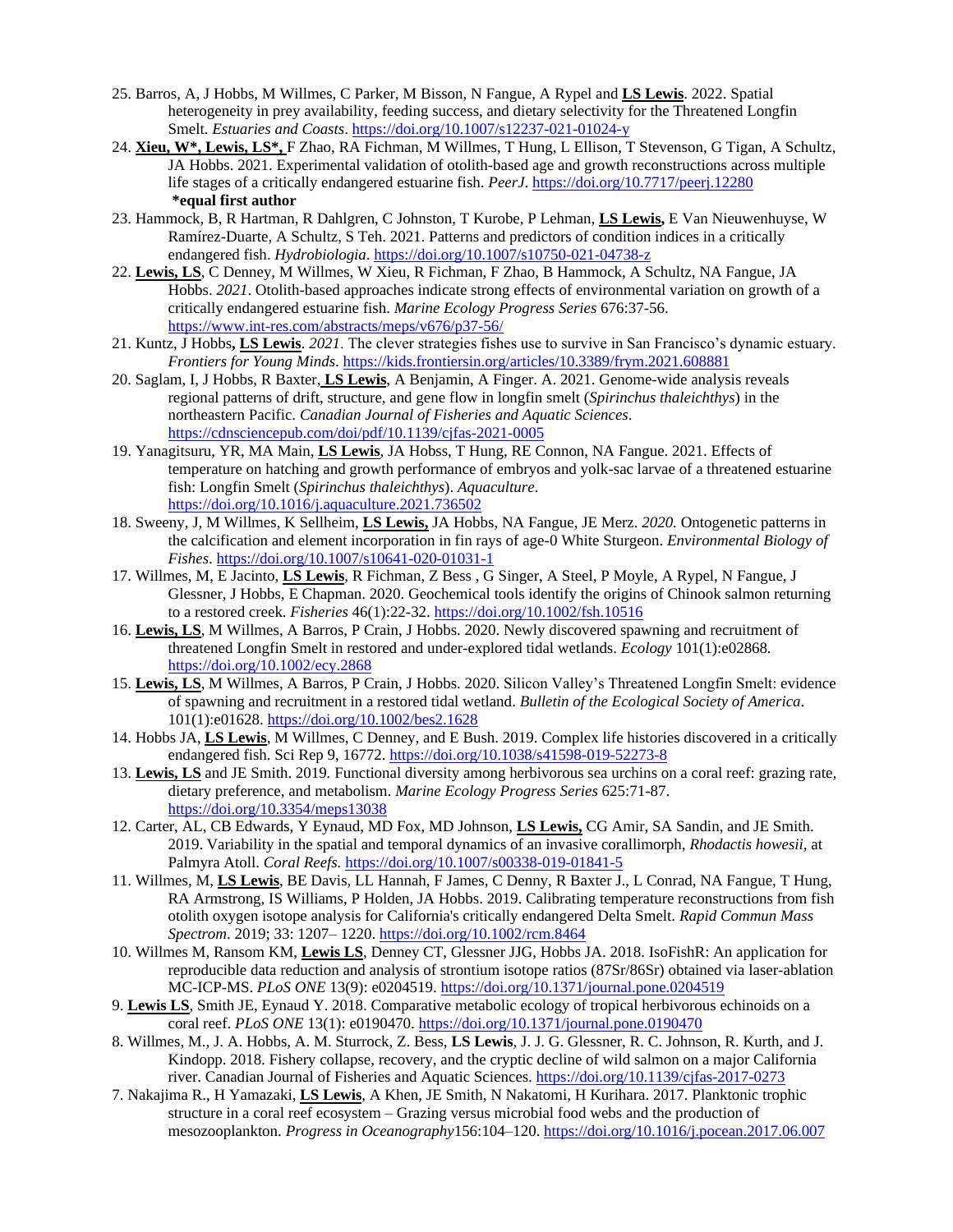- 6. Smith, JE, PS Vroom, D Obura, A Carter, JL Harris, **LS Lewis**, S Dugas, C Edwards, E Sala, S Sandin, R Brainard. 2016. Re-evaluating the health of coral reef communities: baselines and evidence for human impacts across the central Pacific. *Proc. R. Soc. B.* 283: 20151985. <http://dx.doi.org/10.1098/rspb.2015.1985>
- 5. Harris, JL, **LS Lewis,** JE Smith. 2015. Quantifying scales of spatial variability in algal turf communities on coral reefs. *Marine Ecology Progress Series*. 532 : 41-57. <https://doi.org/10.3354/meps11344>
- 4. **Lewis, LS** and Anderson, TW. 2012. Top-down control of epifauna by fishes enhances seagrass production. *Ecology* 93(12): 2746-2757. <https://doi.org/10.1890/12-0038.1>
- 3. Hobbs, JA, **Lewis, LS**, Ikemiyagi, N, Sommer, T and Baxter, R. *2010*. The use of otolith strontium isotopes to identify critical nursery habitat for a threatened estuarine fish. *Environmental Biology of Fishes. 89:557– 569*.<https://doi.org/10.1007/s10641-010-9672-3>
- 2. Farlin, JA, **Lewis, LS,** Anderson, TW, and Lai, C. *2010*. Functional diversity in amphipods revealed by stable isotopes in an eelgrass ecosystem. *Marine Ecology Progress Series***.** 420: 277–281. <https://doi.org/10.3354/meps08873>
- 1. McGourty, CR, Hobbs, JA, Bennett, WA, Green, PG, Hwang, H, Ikemiyagi, N, **Lewis, LS** and Cope, JM. 2009. Likely population-level effects of contaminants on a resident estuarine fish species: Comparing *Gillichthys mirabilis* population static measurements and vital rates in San Francisco and Tomales Bays. *Estuaries and Coasts.* 32(6): 1111-1120[. https://doi.org/10.1007/s12237-009-9177-5](https://doi.org/10.1007/s12237-009-9177-5)

#### *Technical Reports & Theses*

- 18. **Lewis L.S.,** C. Denney, M. Willmes, L. Cavole, W. Xieu, R. E. Bush, N. Fangue, J. Glessner, B. Hammock, S. Teh, A. A. Schultz, and J. A. Hobbs. 2022. Climate variability alters the migratory life history of California's critically endangered Delta Smelt. In Bertrand, N.G., K.K. Arend, and B. Mahardja., editors. Directed Outflow Project: Technical Report 3. U.S. Bureau of Reclamation, Bay-Delta Office, California-Great Basin Region, Sacramento, CA. 2022, 268 pp. <https://www.usbr.gov/mp/bdo/directed-outflow.html>
- 17. **Lewis L.S.,** M. Willmes, L. Cavole, W. Xieu, R. A. Fichman, T.C. Hung, L. Ellison, T. Stevenson, A. A. Schultz, B. G. Hammock, S.J. Teh, A. A. Schultz, and J. A. Hobbs. 2022. Experimental Assessment of Otolith-based Geochemical Reconstructions of Migratory Life History for an Imperiled Estuarine Fish. In Bertrand, N.G., K.K. Arend, and B. Mahardja., editors. Directed Outflow Project: Technical Report 3. U.S. Bureau of Reclamation, Bay-Delta Office, California-Great Basin Region, Sacramento, CA. 2022, 268 pp. <https://www.usbr.gov/mp/bdo/directed-outflow.html>
- 16. **Lewis L.S.,** L. Cavole, M. Willmes, C. Denney, W. Xieu, F. Zhao, R. A. Fichman, B. G. Hammock, S. Teh, A. A. Schultz, and J. A. Hobbs. 2022. Phenological changes in Delta Smelt in relation to variation in climate. In Bertrand, N.G., K.K. Arend, and B. Mahardja., editors. Directed Outflow Project: Technical Report 3. U.S. Bureau of Reclamation, Bay-Delta Office, California-Great Basin Region, Sacramento, CA. 2022, 268 pp. <https://www.usbr.gov/mp/bdo/directed-outflow.html>
- 15. Huang, Jonathan L., M. Willmes, R. A. Fichman, T.C. Hung, L. Ellison, T. Stevenson, S.J. Teh, A. A. Schultz, J. Grimsich, C. Chalker, B. G. Hammock, A. A. Schultz, J. A. Hobbs and **Lewis L.S.** 2022. Quantifying morphological and crystalline anomalies in otoliths of wild and cultured Delta Smelt. In Bertrand, N.G., K.K. Arend, and B. Mahardja., editors. Directed Outflow Project: Technical Report 3. U.S. Bureau of Reclamation, Bay-Delta Office, California-Great Basin Region, Sacramento, CA. 2022, 268 pp. <https://www.usbr.gov/mp/bdo/directed-outflow.html>
- 14. Campbell, Matthew A., Shannon E.K. Joslin, Alisha M. Goodbla, Malte Willmes, James A. Hobbs, **LS Lewis**, and Amanda J. Finger. 2022. Polygenic Discrimination of Migratory Phenotypes in an Estuarine Forage Fish. In Bertrand, N.G., K.K. Arend, and B. Mahardja., editors. Directed Outflow Project: Technical Report 3. U.S. Bureau of Reclamation, Bay-Delta Office, California-Great Basin Region, Sacramento, CA. 2022, 268 pp. <https://www.usbr.gov/mp/bdo/directed-outflow.html>
- 13. Hobbs, JA, **LS Lewis**, M Willmes, C Denney, R Fichman, and W Xieu. *Chapter 9. Delta Smelt Life History Diversity*. In FLOAT-MAST (Flow Alteration - Management Analysis and Synthesis Team), 2022. *White papers providing a synthesis of knowledge relating to Delta Smelt biology in the San Francisco Estuary, emphasizing effects of flow*. Interagency Ecological Program, Sacramento, CA. IEP Technical Report #98. 191 pp.
- 12. **Lewis, LS**, J Ervin, N Floros, P Crain, and James Hobbs. 2021. *Status and Trends of fishes and macroinvertebrates in tidal ponds, sloughs, and open-water habitats of the Alviso Marsh Complex, San Francisco Bay, California, 2010-2021.* Final report (part 1) submitted to the San Jose-Santa Clara Wastewater Facility to satisfy Grant No. 1348123/T-32026, 47 pp.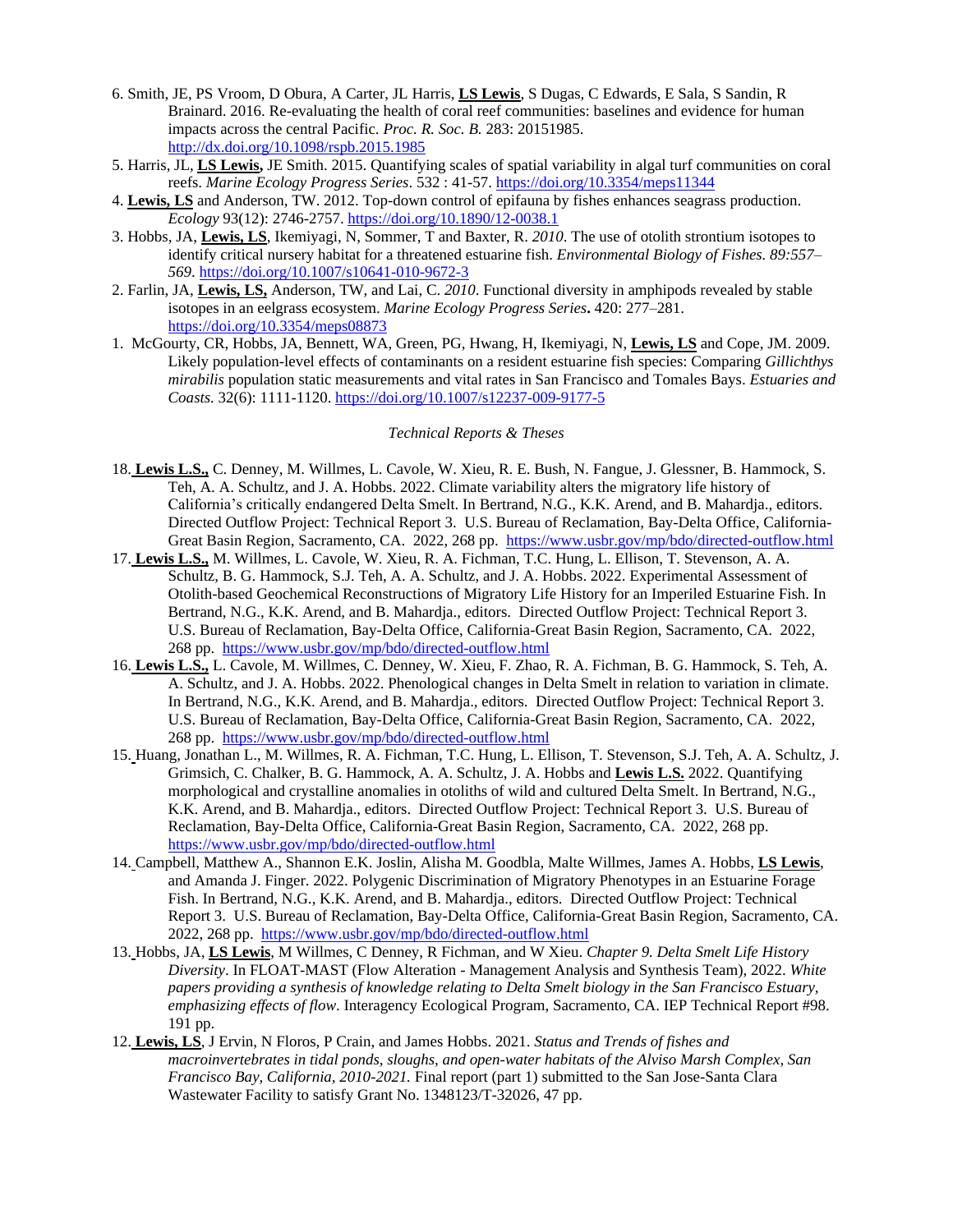- 11. Hobbs, JA, M Bisson, J. Ervin, and **LS Lewis**. 2022. *Drivers of the distribution and abundance of mysid shrimp in Alviso Marsh*. Final report (part 2) submitted to the San Jose-Santa Clara Wastewater Facility to satisfy Grant No. 1348123/T-32026, 23 pp.
- 10. **Lewis, LS**, J Ervin, and James Hobbs. 2020. *Status and Trends Report: UC Davis - Lower South San Francisco Bay Study 2020*. Final report submitted to the Pacific States Marine Fisheries Commission to satisfy Grant No. 20-73G (A20-3346-001), 50 pp.
- 9. **Lewis, LS,** Malte Willmes, Christian Denney, Christina Parker, Micah Bisson, Arthur Barros, James Hobbs. 2019. *Interdisciplinary Studies on Longfin Smelt in the San Francisco Bay Estuary*. Report to the California Department of Water Resources, Contract No. 4600011196, 130 pp. DOI: [10.13140/RG.2.2.12944.33280](https://www.researchgate.net/deref/http%3A%2F%2Fdx.doi.org%2F10.13140%2FRG.2.2.12944.33280?_sg%5B0%5D=257l66l1GF3GaBoUc8vX-2MKOGHQUicMDPghjoMAOPj6tW4TTEgFp_jBXfGsB4bbydCfGhvr7B-p_FkY6eEjwAWvWQ.ibbakW6rmAfdKrD9O9U9SaSkN15vEmPHRYLMSnx1cMwWI56hcnEtpaBGIlVSCR8hg5swEjCMztlQ58pLZrd8gw)
- 8. Hobbs, JA, C Denney, **LS Lewis**, M Willmes, W Xieu, A Schultz, O Burgess. 2019. *Chapter 4 - Exploring life history diversity of Delta Smelt during a period of extreme environmental variability*. In A.A. Schultz, editor. Directed Outflow Project Technical Report 1. U. S. Bureau of Reclamation, Bay-Delta Office, Mid-Pacific Region, Sacramento, CA. Technical Report – Final Draft. August 2019, 402 pp.
- 7. Hobbs, JA, C Denney, **LS Lewis**, M Willmes, W Xieu, A Schultz, O Burgess. 2019. *Chapter 5 - Environmental and ontogenetic drivers of growth in a critically-endangered species*. In A.A. Schultz, editor. Directed Outflow Project Technical Report 1. U. S. Bureau of Reclamation, Bay-Delta Office, Mid-Pacific Region, Sacramento, CA. Technical Report – Final Draft. August 2019, 402 pp.
- 6. **Lewis, LS,** M Willmes, C Denney, C Parker, M Bisson, A Barros, J Hobbs. 2018. *Interdisciplinary Studies on Longfin Smelt in the San Francisco Bay Estuary*. Report to the California Department of Water Resources, Contract No. 4600011196, 44 pp.
- 5. **Lewis, LS** and JA Hobbs. 2017. Chapter 3 *Environmental drivers of fish abundance in the Alviso Marsh Complex 2010-2016*. 2018. Pages 3-1through 3-44 in MacVean, L.J., L.S. Lewis, P. Trowbridge, J.A. Hobbs, D.B. Senn. 2018. Dissolved Oxygen in South San Francisco Bay: Variability, Important Processes, and Implications for Understanding Fish Habitat. Technical Report. San Francisco Estuary Institute, Richmond, CA, Subcontract No: 1276., 108 pp. [https://www.sfei.org/documents](https://www.sfei.org/documents/dissolved-oxygen-south-san-francisco-bay-variability-important-processes-and-implications)
- 4. **Lewis, LS,** JA Hobbs, Jon Cook and Pat Crain. 2017. *Community Structure of Fishes and Invertebrates in the Alviso Marsh Complex 2014-2016*. Report to the San Jose-Santa Clara Regional Wastewater Facility. 35 pp.
- 3. **Lewis, LS**, JA Hobbs, M Willmes, and J Chhor. 2017. *Growth of Longfin Smelt: putting extreme drought into a long-term context.* Report to the California Department of Fish and Wildlife, Contract No. D1583004. 31 pp.
- 2. **Lewis, LS**. 2016. *Consumers on coral reefs: variation in the structure and function of herbivorous echinoid communities and their consequent effects on benthic dynamics.* Doctoral Dissertation. Scripps Institution of Oceanography, UC San Diego. 236 pp. <https://escholarship.org/uc/item/7833f9cd>
- 1. **Lewis, LS**. 2009. *Microcarnivorous fishes limit epifaunal abundance and enhance seagrass production*. Master's Thesis. San Diego State University. 52 pp. <https://doi.org/10.1890/12-0038.1>

## **MEDIA COVERAGE**

- **2022 San Francisco Estuary News.** March 2022. *South Bay Trawls Show Fish Like Restored Shores.* Coverage of the OGFL South Bay Otter Trawl Study. Article in *Fish Tales: Stories of fins and scutes, smelt and salmon, gut rot and egg loss, and the myriad fishes tracked, tagged, trawled, and hatched in the San Francisco Estuary*. Estuary News Magazine Vol (31):1. **LS Lewis** provided the **issue cover photo & contributed to the inset poster.** <https://archive.estuarynews.org/south-bay-trawls-show-fish-like-restored-shores/>
- **2022 San Francisco Estuary News.** March 2022. *Sturdy Sturgeon, Long Live the Centenarians.* Coverage of finspine geochemistry and otter trawl surveys of White Sturgeon conducted by the OGFL, including photos. Article in *Fish Tales: Stories of fins and scutes, smelt and salmon, gut rot and egg loss, and the myriad fishes tracked, tagged, trawled, and hatched in the San Francisco Estuary*. Estuary News Magazine Vol (31):1[. https://archive.estuarynews.org/sturdy-sturgeon/](https://archive.estuarynews.org/sturdy-sturgeon/)
- **2021 Estuary-PEARLS.** April 29, 2021. *Coverage of LS Lewis's Bay Delta Science Contributed Talk: Responses of Wild Delta Smelt to Environmental Change.* [https://www.sfestuary.org/mega-pearls-part-4-climate-bay](https://www.sfestuary.org/mega-pearls-part-4-climate-bay-delta-science-conference-april-2021/)[delta-science-conference-april-2021/](https://www.sfestuary.org/mega-pearls-part-4-climate-bay-delta-science-conference-april-2021/)
- **2021 Estuary-PEARLS.** April 20, 2021*. Coverage of LS Lewis's Bay Delta Science Plenary Talk: Seeding, Ceding, and Unseating - Disentangling the mystery in life history.* [https://www.sfestuary.org/bay-delta](https://www.sfestuary.org/bay-delta-science-conference-mega-pearls-april-2021/)[science-conference-mega-pearls-april-2021/](https://www.sfestuary.org/bay-delta-science-conference-mega-pearls-april-2021/)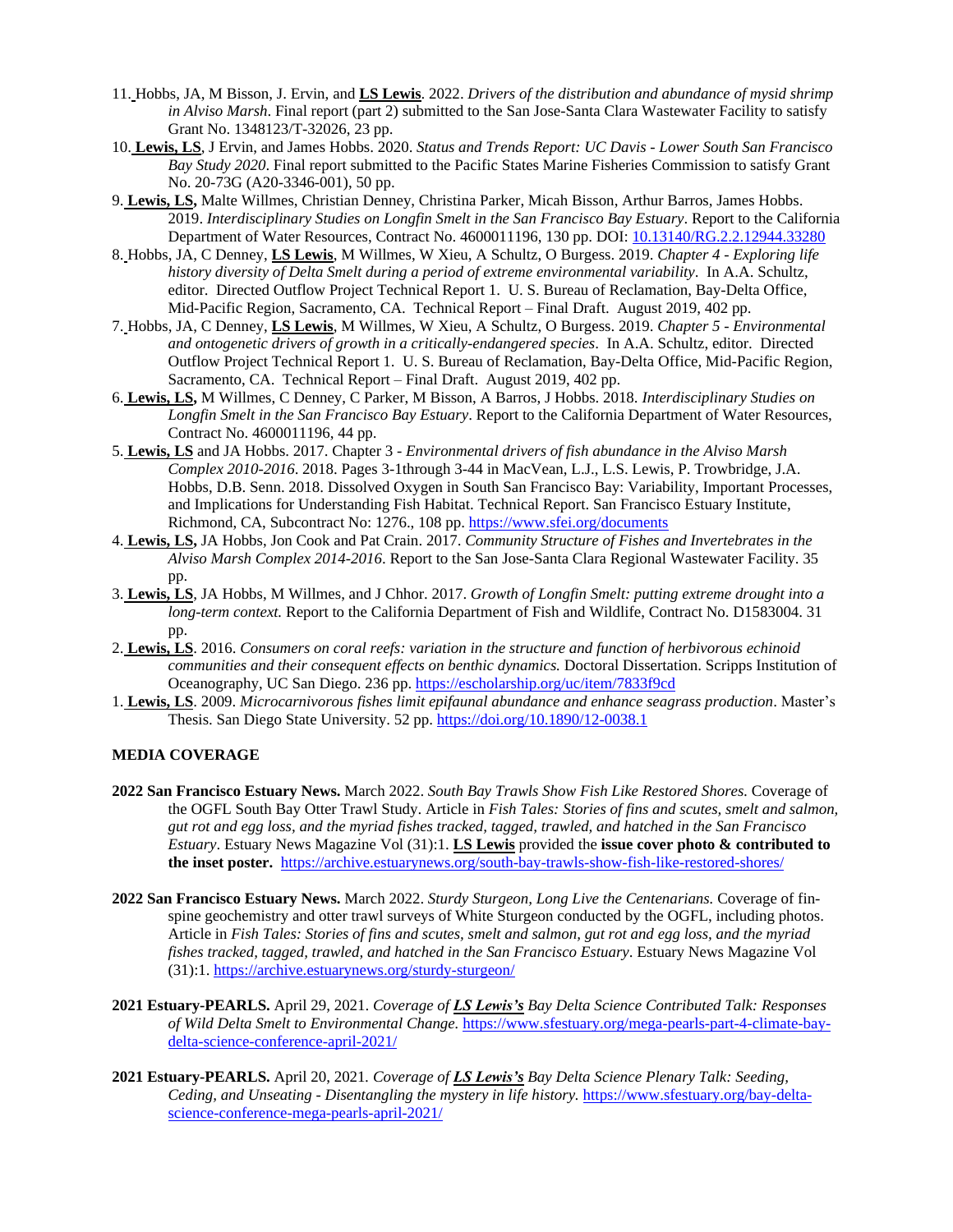- **2021 The San Francisco Chronicle,** April 8, 2021*. S.F. Baykeeper sues Biden administration to list local longfin smelt as endangered species*. Tara Duggan. Published; updated April 9, 2021. **LS Lewis** was interviewed as an expert on the biology and conservation of Longfin Smelt. [https://www.sfchronicle.com/local/environment/article/SF-Baykeeper-sues-Biden-administration-to-list-](https://www.sfchronicle.com/local/environment/article/SF-Baykeeper-sues-Biden-administration-to-list-16087586.php)[16087586.php](https://www.sfchronicle.com/local/environment/article/SF-Baykeeper-sues-Biden-administration-to-list-16087586.php)
- **2021 National Geographic Television**, March 26, 2021. *The Last Drop*. **LS Lewis** and crew were filmed in the field while sampling fishes on San Francisco Bay and **LS Lewis** was interviewed regarding the health of the estuary[. https://www.nationalgeographic.com/tv/movies-and-specials/the-last-drop](https://www.nationalgeographic.com/tv/movies-and-specials/the-last-drop)
- **2020 UC Davis College of Agricultural and Environmental Science.** September 11, 2020. *Coverage re: UC Davis Award for Excellence in Postdoctoral Research awarded to LS Lewis in 2020.* [https://www.facebook.com/UCDavis.CAES/posts/congratulations-to-dr-levi-lewis-a-fourth-year-postdoc](https://www.facebook.com/UCDavis.CAES/posts/congratulations-to-dr-levi-lewis-a-fourth-year-postdoc-and-delta-science-fellow-/10159024278574974/)[and-delta-science-fellow-/10159024278574974/](https://www.facebook.com/UCDavis.CAES/posts/congratulations-to-dr-levi-lewis-a-fourth-year-postdoc-and-delta-science-fellow-/10159024278574974/)
- **2020 UC Davis Marine and Coastal Science Institute (MCSI) Blog***.* September 1, 2020. *Coverage re: UC Davis Award for Excellence in Postdoctoral Research awarded to LS Lewis in 2020.* <https://marinescience.ucdavis.edu/news/levi-lewis-award-announcement>
- **2019 Ecological Society of America**. August 29, 2019. *Discovering longfin smelt in new habitats raises questions about long-term surveys*. Zoe Gentes. Coverage re: the manuscript published by **LS Lewis** on Longfin Smelt in wetlands of the San Francisco Estuary, published in the journal *Ecology*. [https://www.esa.org/blog/2019/08/29/discovering-longfin-smelt-in-new-habitats-raises-questions-about](https://www.esa.org/blog/2019/08/29/discovering-longfin-smelt-in-new-habitats-raises-questions-about-long-term-surveys/)[long-term-surveys/](https://www.esa.org/blog/2019/08/29/discovering-longfin-smelt-in-new-habitats-raises-questions-about-long-term-surveys/)

## **TEACHING EXPERIENCE**

## *Lecture and Laboratory Instruction*

2019-2022—**Training workshops** for 12 staff/students in *fisheries methods, statistics in R, sci. writing, UCD* 2022 Lecture—WFCB 50: Natural History of CA Wild Vertebrates. "Life history diversity in fishes", UCD 2021 Lecture—*Coral Reef Ecology*. San Jose State University 2016 **Course Instructor**—BILD3: *Ecology and Evolutionary Biology*, 100 students, UCSD 2016 **Laboratory Instructor**/TA—SIO 183: *Phycology—the study of marine plants*, UCSD 2015 Training—*Center for Teaching Excellence (CET), "The College Classroom",* UCSD 2015 **Instructor—***Marine Invertebrate Zoology*, Academic Connections, 20 students, UCSD 2013 Lecture —*Coral reef ecology* (Maldives National University, Male, Republic of the Maldives) 2013 Lecture & Lab—*Biology and ecology of seagrass and mangrove ecosystems* (SIO, Dr. Smith, Phycology) 2012 **Organizer** —*Teaching English Through Science Symposium II*, American Language Program, CSUF 2012 Lecture —*Intro. to Marine Science and SIO* (American Language Program, CSU Fullerton, Prof. Azimi) 2012. Lecture — *Ecology and why it matters* (American Language Program, CSU Fullerton, Prof. Azimi) 2012 **Organizer** —*Teaching English Through Science Symposium I*, American Language Program, CSUF 2012 Lecture —*Intro. to Marine Science and SIO* (American Language Program, CSU Fullerton, Prof. Azimi) 2012 Lecture —*Trophic Dynamics* (American Language Program, CSU Fullerton, Prof. Azimi) 2008 **Course Manager** —Zoology Lab.(3 instructors, 12 classes), advised instructors on lectures and exercises 2007 **Laboratory Instructor** — Zoology, (4 classes/wk), gave weekly lectures and led laboratory exercises, SDSU 2006 **Laboratory Instructor** — Intro. Biology, (5 classes/wk), gave weekly lectures and led lab exercises, SDSU 2005 **Laboratory Instructor** — Intro. Biology, (4 Classes/wk), gave weekly lectures and led lab exercises, SDSU *\*bold = leadership role*

#### *Mentorship*

| Year | <b>Name</b>                               |           |            | <b>Level School Current Position</b> |
|------|-------------------------------------------|-----------|------------|--------------------------------------|
|      | 2021-present Leticia Cavole*              | PD -      | <b>UCD</b> | PD. UCD                              |
|      | 2020-present Rachel Fichman <sup>†*</sup> | <b>MS</b> |            | UCD MS Student, UCD                  |
|      | 2020-present Lee Burrows†                 | UG-       | <b>UCD</b> | UG. UCD                              |
|      | 2020-present Jonathan Huang†*             |           |            | UG-PG UCD PG. UCD                    |
|      | 2020-present Sami Araya <sup>†*</sup>     | UG        | <b>UCD</b> | UG. UCD                              |
|      | 2020-present Allison Grygart              | UG        | <b>UCD</b> | UG. UCD                              |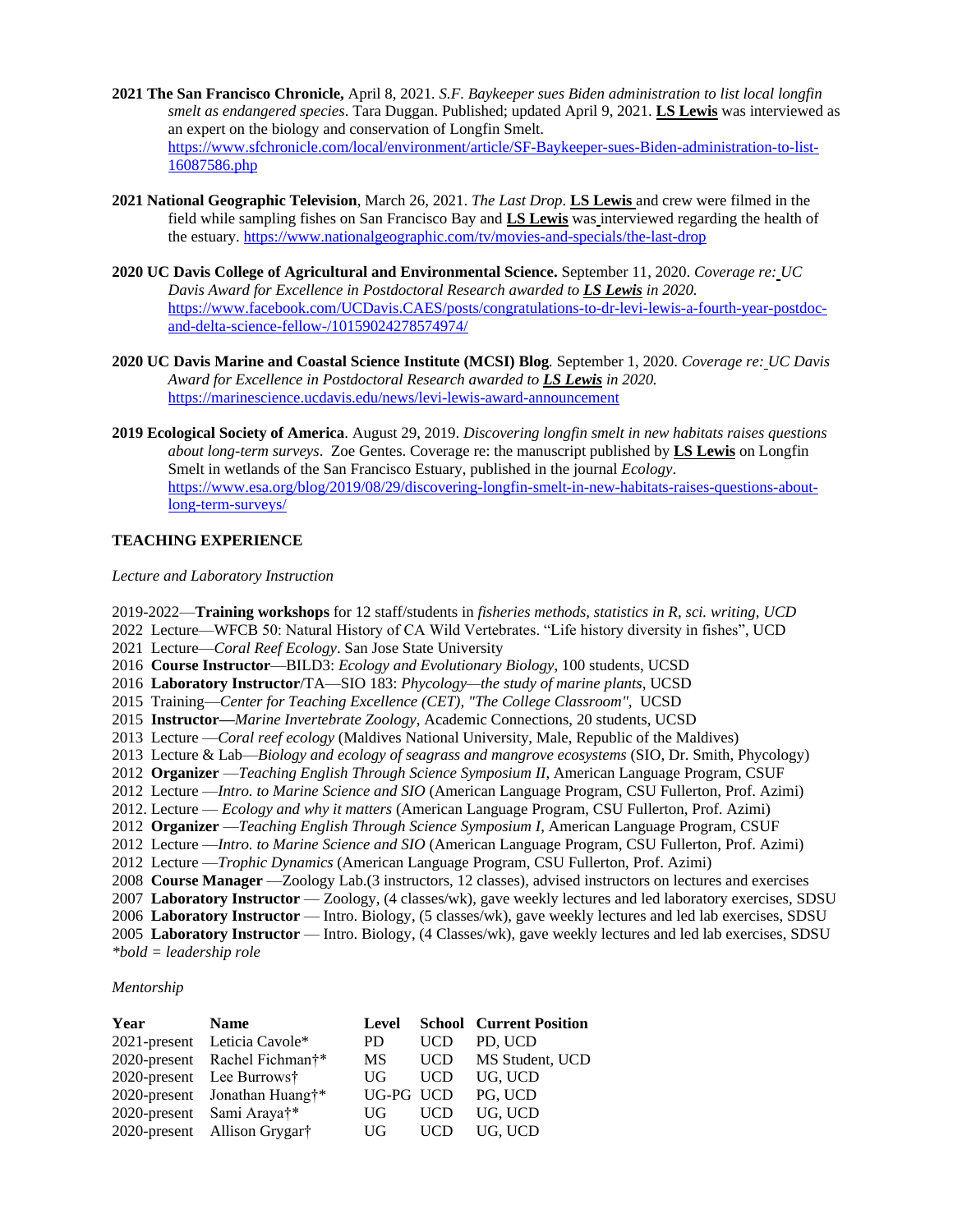| Caitlynn Klawon<br>Nikolas Floros | PG<br>PG                | <b>UCD</b>  | JS, UCD                                              |
|-----------------------------------|-------------------------|-------------|------------------------------------------------------|
|                                   |                         |             |                                                      |
|                                   |                         | <b>UCD</b>  | JS/AS, UCD                                           |
|                                   | PG                      | <b>UCD</b>  | SRA/AS, UCD                                          |
| Micah Bisson                      | PG                      | <b>UCD</b>  | SRA, UCD                                             |
| Wilson Xieu†*                     | PG                      | <b>UCD</b>  | MS Student, SSU                                      |
| Katrina Siems                     | UG                      | <b>UCD</b>  | UG, UCD                                              |
| Feng Zhao*                        | PG                      | <b>UCD</b>  | MS Student, NYU                                      |
| Jonathan Kuntz*                   | PG                      | <b>UCD</b>  | PhD Student, UCM                                     |
| Jamie Sweeny†*                    | MS                      | <b>UCD</b>  | Research Scientist, Cramer Fish Sciences             |
| Christina Parker                  | PG                      | <b>UCD</b>  | MS Student, OSU & Environmental Scientist, CDFW      |
| Arthur Barros†*                   | MS                      | <b>UCD</b>  | <b>Environmental Scientist, CDFW</b>                 |
| Sabah Ul Hassan*                  | DR.                     | <b>UCM</b>  | Postdoctoral Fellow, Scripps Research Institute      |
| Adi Khen*                         |                         |             | NSF-GRFP Fellow, PhD student, SIO                    |
| Abigail Cannon                    |                         |             | Salk Institute                                       |
| <b>Josh Francois</b>              | DR                      | <b>UCSD</b> | Ford Foundation Doctoral Fellow, UCSD                |
| Nathalie Staiger                  | PG                      | <b>SIO</b>  | MS Student, U. Mass, Dartmouth                       |
| <b>Mallory Morgan</b>             | MS                      | <b>SIO</b>  | Climate Specialist, San Diego Foundation             |
| Samantha Clements                 | MS                      | <b>SIO</b>  | Staff Research Associate, SIO                        |
| Amanda Carter*                    | MS                      | <b>SIO</b>  | PhD, Knauss Policy Fellow, Washington DC             |
| <b>Alexander Scott</b>            | PG                      | <b>SIO</b>  | MS, UNC, Wilmington                                  |
| Jennifer Lee                      | UG                      | <b>SIO</b>  | NSF-GRFP Fellow, PhD student, SIO                    |
| Niko Kaplanis                     | UG                      | SIO         | Undergraduate Researcher, SIO                        |
| James Farlin*                     | UG                      | <b>SDSU</b> | PhD Student, UC Davis                                |
| Victoria Norrell                  | UG                      | <b>SDSU</b> | MS-Alaska Pacific U., PhD student-Brannon University |
| Laura Foley                       | UG                      | <b>SDSU</b> | PhD, UNC Wilmington                                  |
| Leah Segui                        | UG                      | <b>SDSU</b> | PEW Charitable Trusts, Washington DC                 |
|                                   | <b>Christian Denney</b> |             | PG-DR SIO<br>PG-DR SIO                               |

*UG-undergrad, PG-postgrad, MS-masters, DR-doctoral, PD-postdoc; SIO-Scripps Inst. Oceanog., SDSU-San Diego State U. \*Co-authored manuscript published or in review.* †Advised an independent research project.

#### **BROADENING PARTICIPATION IN STEM**

- 2020-2022 Active member of the Justice, Equity, Diversity, and Inclusion Committee, Department of Wildlife, Fish, and Conservation Biology (WFCB), UC Davis. Contributed to drafting of WFCB departmental mission statement, departmental principles of community, and advising the department on ways to diversify and support diverse backgrounds and perspectives in wildlife and fisheries science.
- 2022 SCMBAS AFS Subunit Seminar Series: "Diverse Voices in Fisheries Science." Santa Cruz, CA, Virtual. **Lecture (invited) & Discussion**. *Using otoliths to assess the sensitivity of estuarine fishes to climate change*
- 2021 National Conference on Ecological Restoration (NCER) Plenary Session on "Diversity in Science." University of FL, Gainesville, FL, Virtual. **Presenter & Panelist (invited).** *Disentangling the Mystery in Life History.*
- 2021 Bay Delta Science Conference Plenary Session on "Diversity in Science". Sacramento, CA, Virtual. **Presenter & Panelist** (invited). *Seeding, Ceding, and Unseating for our Future*
- 2018 Contributed as a marine invertebrate educator and conference volunteer at the "Tléix' Yaakw One Canoe" Conference at the University of Alaska Southeast, bringing native peoples (Hawaiians and Alaskans) together with Western scientists to learn about and celebrate the science and culture of the ocean using modern and traditional knowledge structures.
- 2015-2016 Worked/negotiated with students, staff, and administrators to develop a job description, justification, and plan for the hiring of a Diversity Initiatives Coordinator at SIO (hired on 9/13/2016).

2009-2014 Helped organize and run the Team for Inclusion and Diversity in Education and Science (TIDES), SIO.

- 2010-2014 4x student science judge at annual Greater San Diego Science and Engineering Fair, San Diego, CA.
- 2014 Mentored URM science students at SACNAS diversity science conference, Los Angeles, CA.
- 2014 Organized and led a campus-wide Celebration of Culture at SIO.
- 2014 Organized and led a campus-wide Forum on Diversity in academia and at SIO.
- 2013 Participant in joint cultural-scientific cruise to the Northwestern Hawaiian Islands, NOAA.
- 2013 Organized and led "Teaching English Through Science II" symposium, American Language Program, CSUF.
- 2012 Participant in joint cultural-scientific cruise to the Northwestern Hawaiian Islands, NOAA.
- 2012 Panel member for NRC Ford Grad Fellowships Forum for URM students at UCSD.
- 2012 Organized and led "Teaching English Through Science I" symposium, American Language Program, CSUF.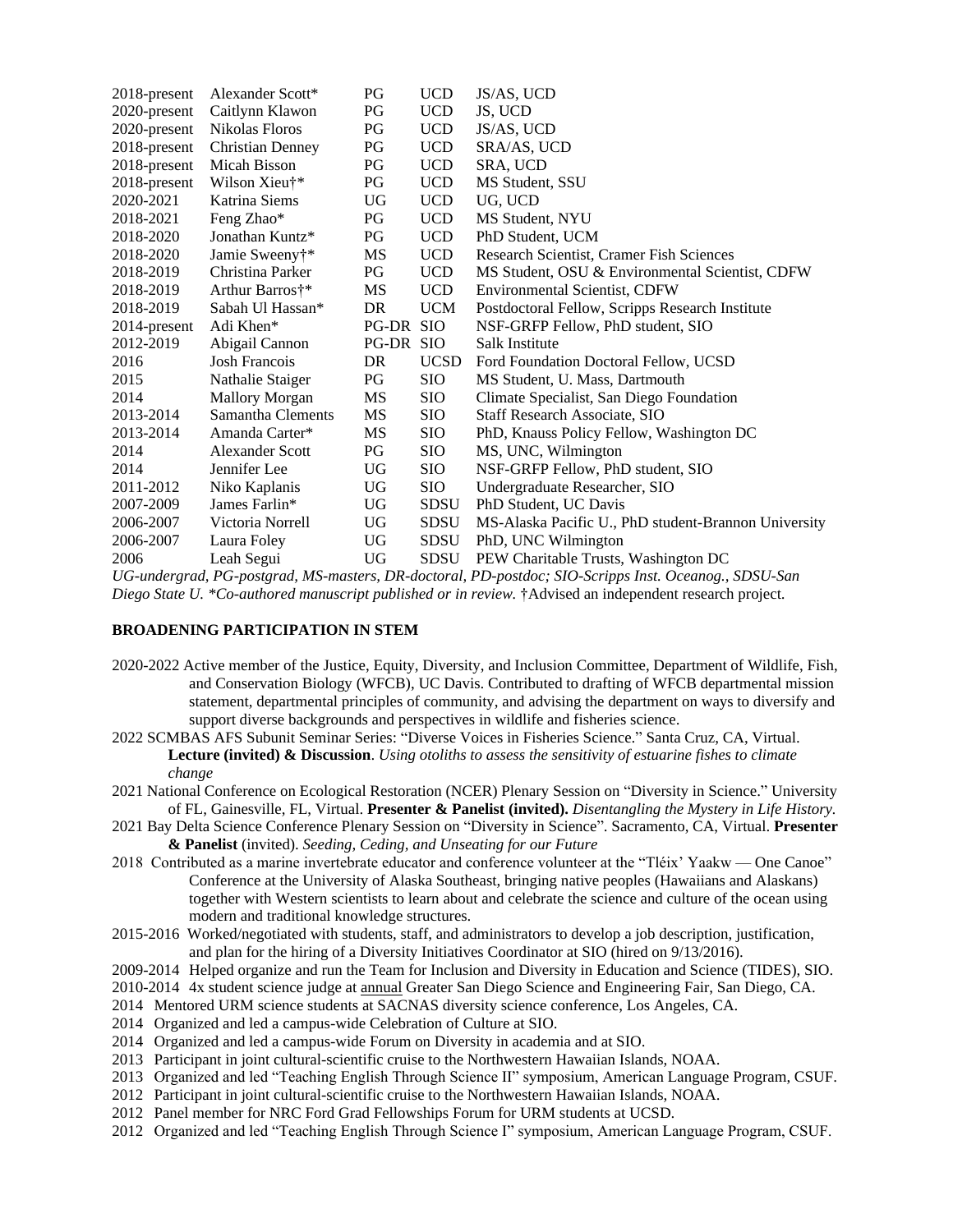- 2012 Panel member for the McNair fellow graduate recruitment forum at UCSD.
- 2012 Mentored URM students at Lincoln High School Career Fair.
- 2011 Participant in joint cultural-scientific cruise to the Northwestern Hawaiian Islands, NOAA.
- 2010 Organized and presented a lecture at the SIO Community Forum on Diversity.
- 2010 Visited Compton High School to establish a science program at SIO for URM students.
- 2010 Mentored URM science students at the 2010 UC Edge conference, UCLA.

# **RESEARCH**

## *Multi-year Projects*

- 2016-present UC Davis. Multiple collaborative grants from the CA Department of Fish and Wildlife, US Bureau of Reclamation, National Marine Fisheries Service, United States Geological Survey, Delta Stewardship Council & CA Sea Grant, and smaller, local awards: (a) Performing statistical analysis and modeling (in R) of habitat suitability for endangered species based on long-term survey datasets. (b) Conducting interdisciplinary studies of age and life-history traits of endangered species using otolith microstructure and isotope geochemistry techniques. (c) Completing field surveys and multivariate assessments of community structure of fishes and invertebrates across marsh ecosystems throughout the San Francisco Bay Estuary.
- 2011-2016 UC San Diego. Organized and led a 36-mo. manipulative field experiment on benthic succession and trophic interactions using settlement tiles in Maui, HI. Required over 20 field excursions, collaborations with the Maui Division of Aquatic Resources and Maui Aquarium. Field work consisted of over 100 scientific dives and continuous site visits by scuba and snorkel for data collection, and design and construction of temporary laboratory facilities for metabolic assays.
- 2011-2014 UC San Diego. NSF-IGERT funded interdisciplinary study of human perceptions of conservation success
- 2011-2013 UC San Diego. Organized and led a 24-mo. manipulative field experiment on trophic dynamics on a coral reef in Maui, HI (10 trips, > 200 sci. dives)
- 2011-2013 University of Hawaii/NOAA. Served as lead phycologist in 3 annual joint cultural-scientific research cruises to the Northwestern Hawaiian Islands, NOAA.
- 2006-2014 SDSU. Assisted with scuba-based research projects in kelp forests on Catalina Island and seagrass beds in coastal San Diego, CA.
- 2006-2008 SDSU. Organized and led multipole manipulative field experiments on trophic cascades in local seagrass beds.
- 2003-2005 UC Davis. Organized and led field surveys and experiments in local salt marsh ecosystems and conducted otolith microstructure analyses for the ichthyology group of the Pacific Estuarine Indicator Research (PEEIR) consortium, Bodega Marine Lab, CA.

*Short-term Projects*

| 2013      | UC San Diego. Scuba-based research projects on coral health in the Maldives (planned, funded,<br>executed). |
|-----------|-------------------------------------------------------------------------------------------------------------|
| 2010-2012 | UC San Diego. Participated in the 2010, 2011, and 2012 Northern Line Islands Cruises, SIO & UH.             |
| 2010      | UC San Diego. Ecological scuba-based research in coral reefs, Maui, HI.                                     |
| 2009      | UC Davis. Chemical analysis of otoliths and data processing for the ICP-MS Fish Ecology Lab, UC             |
|           | Davis.                                                                                                      |

## **PROFESSIONAL AND ACADEMIC SERVICE**

*Collaborative Science Advisory Teams*

2020-2022 Scientific Advisory Committee (SAC), Delta Stewardship Council (DSC), Delta Sci. Program (DSP) 2019-2022 Technical Science Team, San Francisco Bay Dissolved Oxygen Working Group (SFEI) 2019-2022 Technical Advisory Committee (TAC), SF Wetland Regional Monitoring Prog. (WRMP) 2017-2020 San Francisco Estuary Longfin Smelt Technical Science Team

#### *Individual Contributions to the Science Enterprise*

2022 Session Chair: *Otoliths and other hard parts in fishes*. American Fisheries Society CalNeva Conferce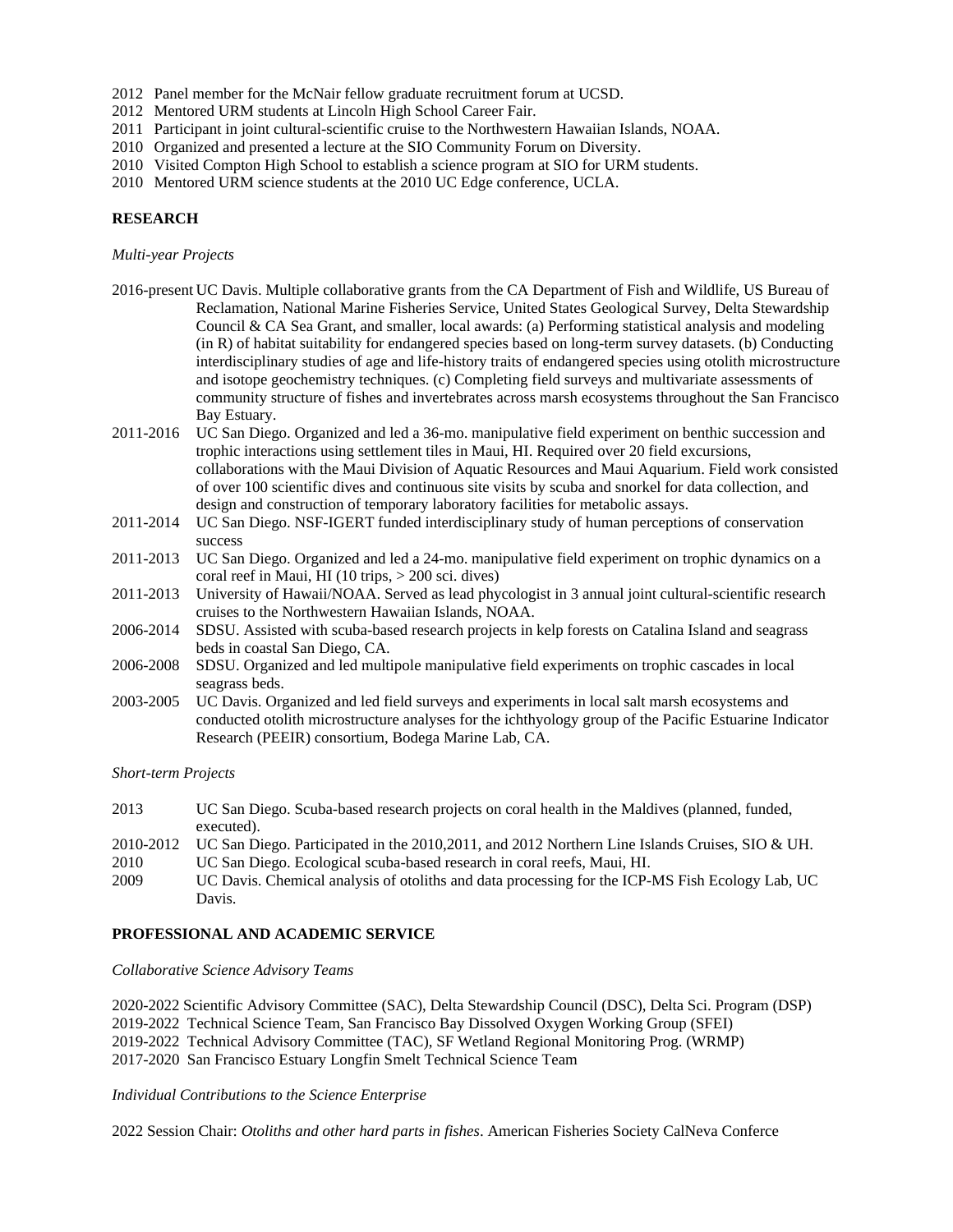- 2022 Journal Reviewer Oecologia
- 2021 Proposal Reviewer & Selection Panel—Sea Grant Graduate Fellows Program (17 pre- & 7 full proposals)
- 2020 Proposal Reviewer NOAA Internal Grants
- 2020 Proposal Reviewer CA Sea Grant Early Career Faculty Grants
- 2020 Journal Reviewer Oecologia
- 2019 Journal Reviewer San Francisco Estuary and Watershed Science
- 2016 Journal Reviewer Public Library of Science (PLOS) One
- 2015 Journal Reviewer Marine Ecology
- 2014 Journal Reviewer Coral Reefs
- 2014 Science Judge Greater San Diego Science and Engineering Fair
- 2013 Journal Reviewer Coral Reefs
- 2013 Journal Reviewer Oecologia
- 2012 Journal Reviewer Limnology and Oceanography (unofficial)
- 2012 Science Judge Greater San Diego Science and Engineering Fair
- 2012 Fisheries biologist/educator at the San Diego Sustainable Seafood Gala, Oceans Foundation
- 2012 Executive committee American Fisheries Society Cal-Neva chapter (2012).
- 2012 Student Committee Western Society of Naturalists
- 2011 Science Judge Greater San Diego Science and Engineering Fair
- 2011 Student Committee Western Society of Naturalists
- 2010 Science Judge Greater San Diego Science and Engineering Fair
- 2010 Student Committee Western Society of Naturalists
- 2008 Student Rep SDSU Faculty Selection Committee
- 2007 Volunteer Annual meeting of the CalNeva American Fisheries Society
- 2006 Volunteer Annual meeting of the Western Society of Naturalists (WSN)
- 2005 Volunteer Annual meeting of the Western Society of Naturalists (WSN)

## **LEADERSHIP**

2019-2022 Lead Principal Investigator of the Otolith Geochemistry and Fish Ecology Laboratory at UC Davis, comprised of 12 full-time staff, 2 graduate student researchers, and 5 undergraduate researchers. Managed multiple field and laboratory studies of the ecology of endangered estuarine fishes with 5 grants totaling over \$2 million in research funds. Managed all hiring, training, supervising and mentoring of laboratory assistants, contract management, and writing/editing of proposals and manuscripts with state, federal, and academic collaborators.

- 2016-2022 Led a \$809,000 study on endangered Longfin Smelt in the San Francisco Bay Estuary conducted by the Otolith Geochemistry & Fish Ecology Laboratory at UC Davis. Conducted all hiring, supervising and mentoring of laboratory researchers, grant management, purchasing, and drafting of reports and manuscripts.
- 2011-2014 Led 12 research expeditions abroad in coral reef ecology conducted by the Smith Lab, Scripps Institution of Oceanography. Supervised and mentored numerous laboratory and field assistants, conducted purchasing, supervised lab analyses, and drafted reports and manuscripts.
- 2006-2008 Led extensive field and lab work for seagrass research conducted by the SDSU Fish Ecology Lab. Supervised and mentored numerous laboratory and field assistants, conducted purchasing, supervised lab analyses, and drafted reports and manuscripts.
- 2012-2016 Funded, established, and helped maintain the Media Center for the Center for Marine Biodiversity and Conservation, Scripps Institution of Oceanography
- 2014 Lead Organizer Scripps Forum on Diversity II, SIO
- 2014 Lead Organizer Scripps Cultural Celebration, SI
- 2012 Executive Committee American Fisheries Society, Cal-Neva Chapter
- 2011 Lead Organizer Scripps Forum on Diversity I, SIO
- 2008 Course Manager Zoology Lab, SDSU (3 instructors, 18 classes)
- 2005 Fundraising Chair Bodega Marine Science Association, BML
- 2004 Fundraising Chair Bodega Marine Science Association, BML
- 2002 President Delta Kappa Epsilon international fraternity
- 2001 Treasurer Delta Kappa Epsilon international fraternity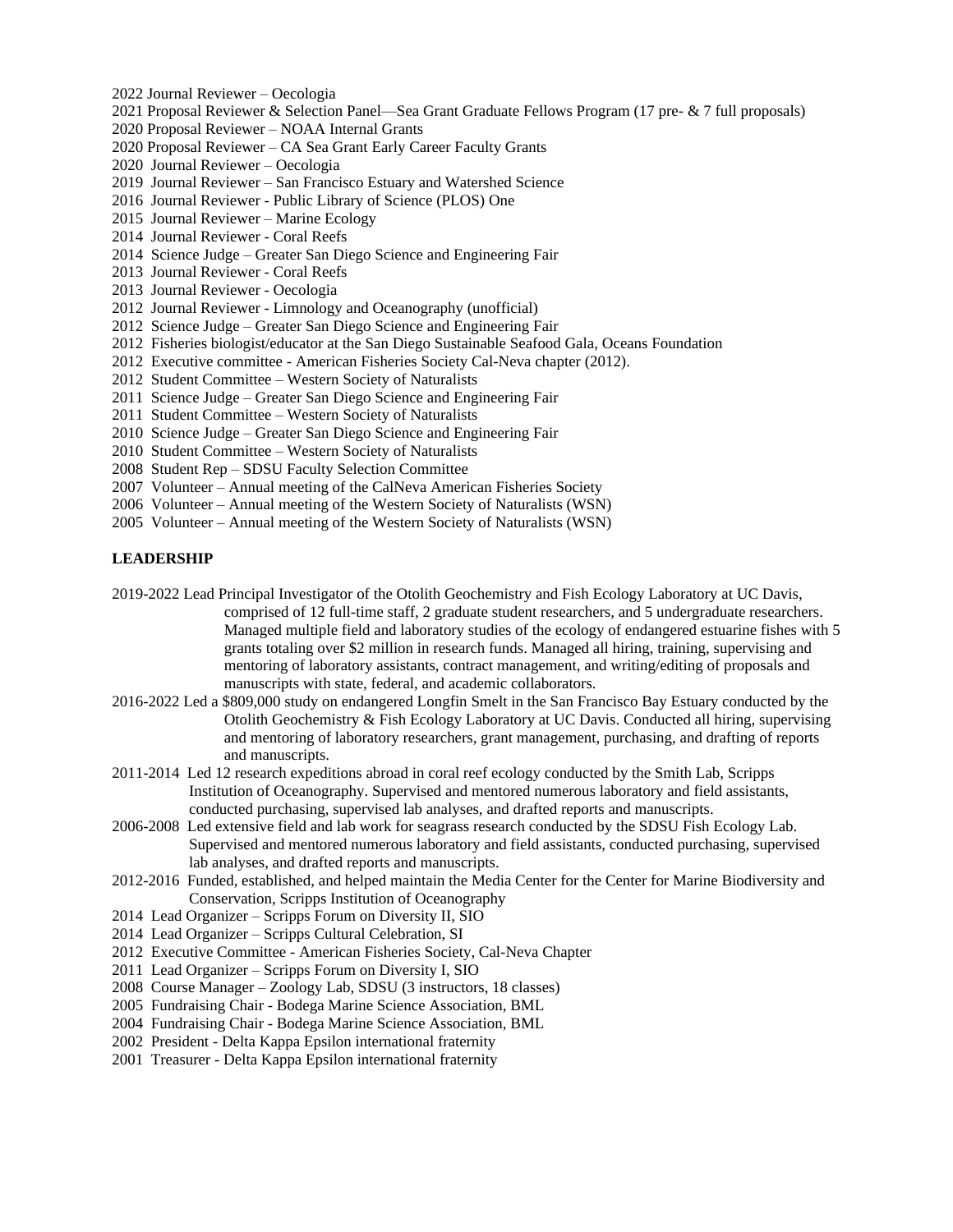#### **SYMPOSIA AND PRESENTATIONS**

- 2022 Annual Meeting of the California-Nevada Chapter of the American Fisheries Society. **Lecture**. *Where the Longfins are: using otoliths to track growth and migration of Longfin Smelt*.
- 2022 South Bay Salt Pond Restoration Project Workshop. **Lecture (invited).** *Assessing the Aquatic Health of San Francisco's Tidal Wetlands*.
- 2022 SCMBAS AFS Subunit Seminar Series: "Diverse Voices in Fisheries Science." **Lecture (invited**). *Using otoliths to assess the sensitivity of estuarine fishes to climate change*
- 2022 Longfin Smelt Science Technical Team (LFSTT). Sacramento, CA. **Lecture (invited).** *Exploring the trophoscape of the lower San Francisco Estuary.*
- 2022 Green Sturgeon Technical Team. **Lecture (invited).** *WRMP Fish and Fish Habitat SOP and Fish Monitoring Inventory for the Lower San Francisco Estuary.*
- 2022 Interagency Ecological Program Workshop, Folsom, CA, Virtual. **Lecture (invited).** *New Insights into Longfin Smelt Life Histories*
- 2021 US Fish and Wildlife Service Longfin Smelt Status Assessment Symposium. **Lecture (invited).** *Otolith techniques, reproduction, and life cycle overview for Longfin Smelt.*
- 2021 National Conference on Ecological Restoration (NCER). University of FL, Gainesville, FL, Virtual. **Lecture (invited)**. *Seeding, Ceding, and Unseating for our Future: Disentangling the Mystery in Life History.*
- 2021 California State University Channel Islands (CSUCI). Camarillo, CA, Virtual.. **Lecture (invited).** *Application of otolith-based approaches to assess the sensitivity of Delta Smelt to environmental change.*
- 2021 Rutgers University. Newark, NJ, Virtual. **Lecture (invited).** *Application of classic and geochemical approaches to assess the distribution, migration, and condition of estuarine fishes.*
- 2021 San Jose State University (SJSU). San Jose, CA, Virtual. **Lecture (invited).** *Comparative metabolic, trophic, and functional ecology of tropical herbivorous echinoids on Maui, Hawaii.*
- 2021 Bay Delta Science Conference. Sacramento, CA, Virtual. **Lecture (invited, plenary).** *Seeding, Ceding, and Unseating for our Future: Disentangling the Mystery in Life History.*
- 2021 Bay Delta Science Conference. **Lecture.** Sacramento, CA. Virtual. *Responses of Wild Delta Smelt to Environmental Change.*
- 2021 Department of Wildlife, Fish and Conservation Biology, UC Davis. Davis, CA, Virtual. **Lecture (invited)**. *A Fish-eye View of Habitat Quality in San Francisco's Brackish Tidal Wetlands.*
- 2020 Department of Wildlife, Fish and Conservation Biology, UC Davis. Davis, CA, Virtual. **Lecture (invited)**. *Application of classic and geochemical approaches to assess the distribution, migration, and condition of estuarine fishes.*
- 2020 Interagency Ecological Program Climate MAST. Sacramento, CA. Virtual. **Lecture (invited).** *Otolith–based evidence for the responses of Delta Smelt to environmental conditions & future climate change.*
- 2020 Department of Water Resources, Science Thursday. West Sacramento, CA, Virtual. **Lecture (invited).** *Longing for Longfin: the known, the new, and the clandestine.*
- 2020 Scripps Institution of Oceanography Marine Biology Seminar. San Diego, CA, Virtual. **Lecture (invited)**. *Listening to Ears: Geochemical Exploration of the Life History Strategies used by Endangered Fishes of the San Francisco Estuary.*
- 2020 Biannual Ocean Sciences Meeting. San Diego, CA. **Lecture**. *Utilization of Multiple Tracers to Reassess the Life-History, Movements, and Connectivity of Threatened Osmerid Smelts in San Francisco Bay.*
- 2019 State of the Estuary Symposium. Oakland, CA. **Lecture (invited)**. *A Fish-eye View of Habitat Quality in San Francisco's Brackish Tidal Wetlands.*
- 2019 Western Society of Naturalists. Ensenada, MX. **Lecture**. *Isotopic examination of life history diversity in endangered estuarine fishes.*
- 2019 State Water Contractors Longfin Smelt Symposium. Sacramento, CA. **Lecture (invited)**. *Focusing Lights and Lasers on Otoliths to Elucidate Longfin Smelt Life-histories.*
- 2019 National American Fisheries Society Annual Meeting. Reno, NV. **Lecture**. *The Delta's Smelts: Life History Diversity Within a Highly-Modified and Ever-Changing Environment.*
- 2019 North American Workshop on Laser Ablation (NAWLA). Austin, TX. **Poster**. *Trace Metals to Trace Movements – reevaluating the Life History of Longfin Smelt.*
- 2019 Interagency Ecological Program (IEP) Workshop. Folsom, CA. **Poster**. Trace Metals to Trace Movements reevaluating the Life History of Longfin Smelt.
- 2019 Institute for Shipboard Education Semester at Sea. MV World Odyssey. San Diego, CA. **Lecture (invited)**. *Ode to Oikos: searching for solutions in seas of uncertainty*
- 2018 Point Blue Conservation Science. Petaluma, CA. **Lecture (invited)**. *Otolith geochemistry to inform fisheries management and conservation*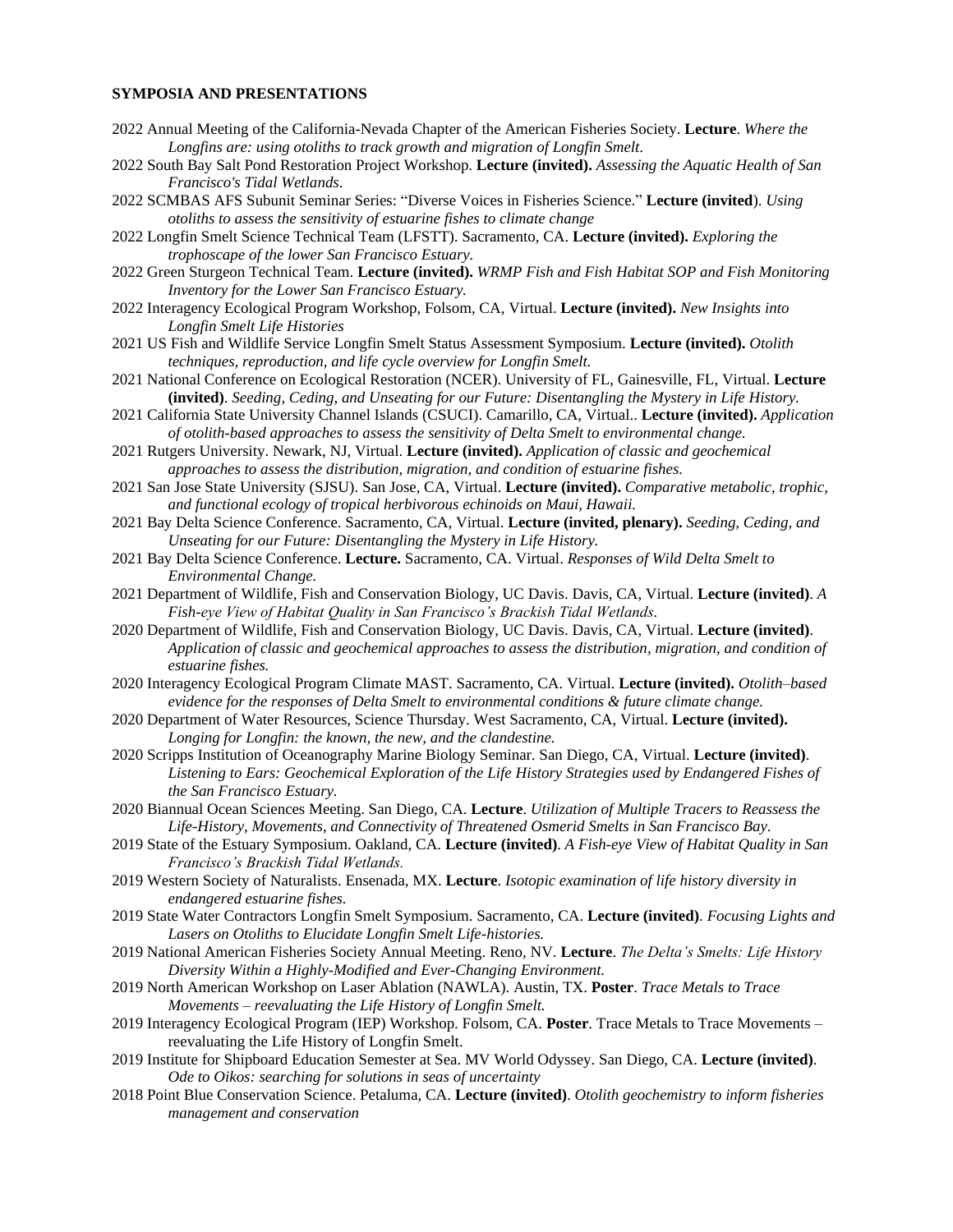- 2018 Estuarine and Ocean Science (EOS) Center, San Francisco State University. Tiburon, CA. **Lecture (invited)**. *Fish communities and habitat suitability in marshes of the San Francisco Bay Estuary*
- 2018 Science Uncorked. Bodega Marine Laboratory, UC Davis. **Lecture (invited).** *Alternative lifestyles of the rare and endangered - how ear bones, lasers, and chemistry could save species and alter California's water wars.*
- 2018 National American Fisheries Society. Atlantic City, NJ. **Lecture (invited)**. *California's endangered estuarine osmerids: life history diversity within a highly-modified and ever-changing environment*
- 2018 Bay-Delta Science Conference. Sacramento, CA. **Lecture (invited)**. *Novel investigations into the distribution, growth, and origins of Longfin Smelt throughout the SFE*
- 2018 Western Division of the American Fisheries Society. Anchorage, AK. **Lecture**. *The Delta's Smelts – demise and discovery among California's estuarine osmerids*
- 2018 Tléix' Yaakw One Canoe Conference. Juneau, AK. **Invertebrate Instructor & conference volunteer**
- 2018 Interagency Ecological Program (IEP) Workshop. Folsom, CA. **Lecture**. Re-evaluating the Life History of Longfin Smelt
- 2018 Cal-Neva American Fisheries Society. San Luis Obispo, CA. **Lecture**. *The environmental drivers of habitat use by Silicon Valley's estuarine fishes*.
- 2017 Cal-Neva American Fisheries Society. Humboldt, CA. **Lecture**. *Longfin Smelt - Reconstruction of habitat utilization and growth histories via otolith microchemistry*
- 2016 Western Society of Naturalists. Monterrey, CA. **Lecture**. *Comparative metabolic, trophic, and functional ecology of tropical herbivorous echinoids in Maui, Hawaii*
- 2016 International Coral Reef Symposium. Oahu, Hawaii. **Lecture**. *Comparative experiments on 8 nearshore Hawaiian coral reefs: spatial variation in the environmental drivers of reef development.*
- 2016 Maui Makai Watch. Lahaina, Hawaii. **Invited Lecture**. *Fascinating facets of Maui's coral reefs.*
- 2015 Western Society of Naturalists. Sacramento, CA. **Lecture.** *Comparative experiments on 8 nearshore Hawaiian coral reefs: spatial variation in the environmental drivers of reef development*
- 2015 Conference of Ford Fellows. National Academies, Washington D.C. **Lecture.** *Diversity, identity, and the functional ecology of tropical marine herbivores on coral reefs.*
- 2014 Society for the Advancement of Chicanos and Native Americans in Science (SACNAS), Los Angeles, California. **Exhibitor/mentor for underrepresented minority science students.**
- 2014 Third International Marine Conservation Congress (IMCC), Glasgow, Scotland. **Lecture.** *Navigating success in a sea of failure.*
- 2014 Third International Marine Conservation Congress (IMCC), Glasgow, Scotland. **Lecture.** *Using a rapid, multi-dimensional Coral Health Index (C.H.I.) to assess anthropogenic and natural variation in Maldivian coral reefs.*
- 2014 Ecological Society of America (ESA), Sacramento, California. **Lecture**. *Identity trumps diversity in determining the effects of a tropical herbivore community.*
- 2014 Ridge to Reef Science Workshop, Oahu, Hawaii. **Lecture 1**. *Herbivory.* **Lecture 2***. Water quality, sediments, algae, and reef development/growth.*
- 2013 Maldives National University (MNU), Male, Republic of the Maldives**. Lecture**. *Coral reef ecology – the Maldives and beyond.*
- 2013 Teaching English Through Science Symposium II. California State University, Fullerton. **Lecture.** *Ecology and why it matters***. Symposium Organizer.**
- 2012 Western Society of Naturalists (WSN), Monterey, CA. **Poster.** *Biophysical characteristics and the development and growth of coral reefs in Maui, HI***.**
- 2012 12th International Coral Reef Symposium (ICRS). Cairns, Queensland, Australia. **Lecture.** *Functional diversity of herbivorous urchins in Maui, HI.*
- 2012 Teaching English Through Science Symposium I. California State University, Northridge. **Lecture.** *Trophic dynamics in marine ecosystems***. Symposium Organizer.**

## **MEMBERSHIPS (past/present)**

Sigma Xi Scientific Research Honor Society (ΣΞ) Golden Key Honor Society Phi Beta Phi Honor Society (ΦBΦ) NRC Ford Foundation Fellows (FFF) Ecological Society of America (ESA) Western Society of Naturalists (WSN), **student committee** Society for Conservation Biology (SCB) International Society for Reef Studies (ISRS)